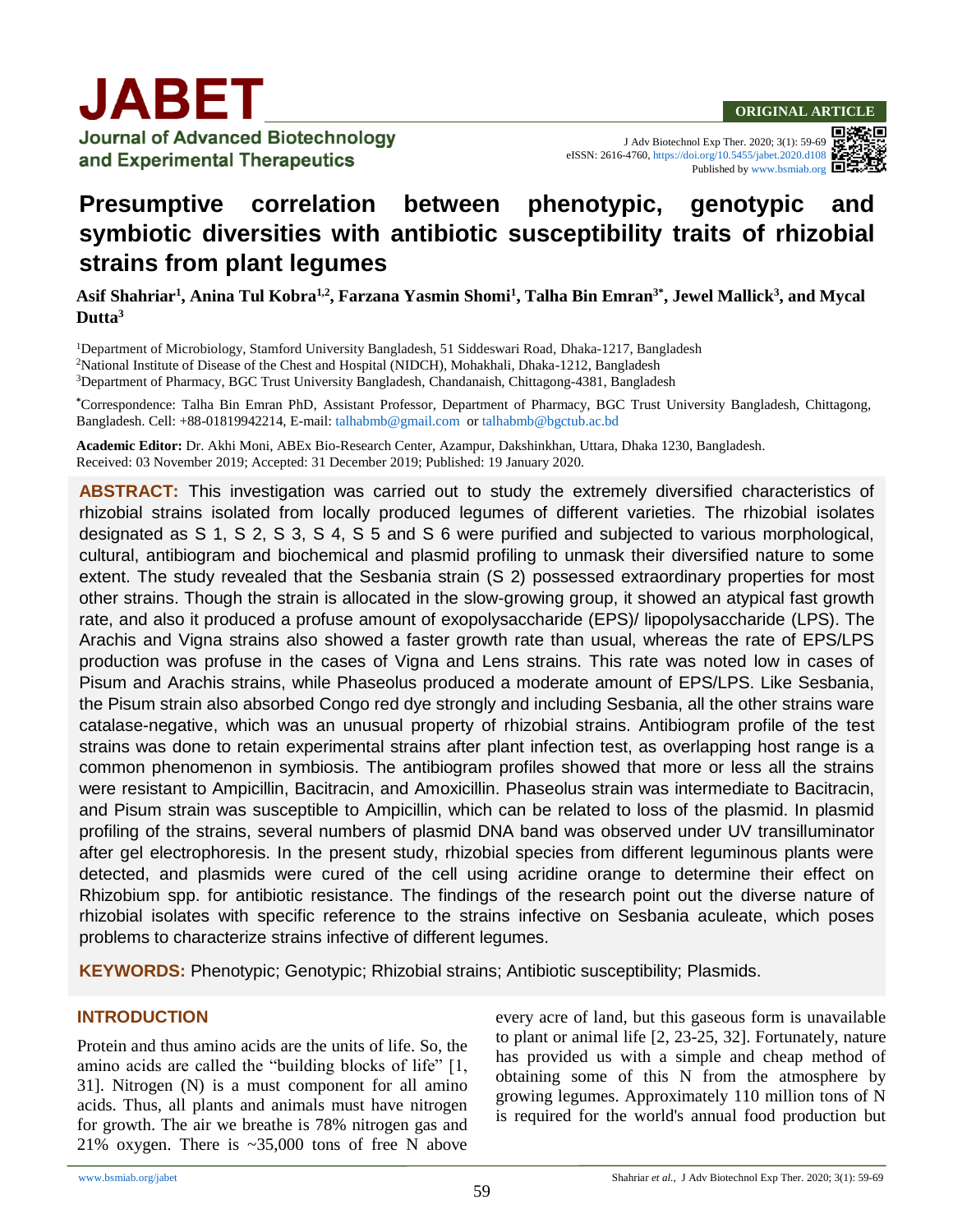only 7 million tons are supplied by the fertilizer industry; the rest come from legumes [25].

Legumes are plants, like peas, beans, soybean, alfalfa, clover, and aeschynomene, which have special bacteria in their rooting system and make use of gaseous nitrogen from the air [2, 3, 31]. This phenomenon is called biological nitrogen fixation (BNF). In 1888 Hellriegelg and Wilfrath provided a major scientific contribution by establishing a rational explanation of this phenomenon. This pioneering work laid the foundation for all subsequent studies in nitrogen fixation and the legumebacteria symbiosis [13, 14, 23-25, 31]. The agricultural importance of nitrogen fixation is not only to provide ammonium to the crops, but the independence from using nitrogenous fertilizer also minimizes pollution of water tables, lakes, and rivers. The legume-rhizobium symbiosis and the corresponding physiological adaptations also provide a convenient model for studying aspects of plant-microbe interactions and evolution [3, 23-25, 31]. Many legumes are important nutritional crops for human and animal consumption. In Bangladesh, like most other third world developing countries, malnutrition is a fact that still is resisting healthy life and improvement of lifestyle. The main food crops in Bangladesh are the non-nodulated rice and wheat. The protein content of these crops is not sufficient to improve the situation of malnutrition in this country [9, 10, 23-25]. Hence the long-standing and ambitious goal of research in biological nitrogen fixation has been to extend the nitrogen-fixing symbiosis to nonnodulated cereal plants such as rice and wheat. In the developing countries, recent advantages in symbiotic Rhizobium-legume symbiosis at a molecular level and the discoveries of entophytic associations will help in tracking this tremendous task [15, 25, 31].

With the increase of intensive cultivation, our soils are becoming less fertile day by day, particularly with the depletion of nitrogen-the major limiting factor for growth. Legumes besides being protein sources, add nitrogen and other nutrients to the land [2]. Grain legumes provide valuable nutritious seeds, and when effectively nodulated, can supplement nitrogen where cereals and other non-leguminous crops are grown. Previous studies have shown that the Rhizobium genus members posed an amazing diversity of nature [16, 23]. The diversity of their ability to inhabit different environment and to form mutualistic relationships with different hosts. So it is assumable that different species of rhizobium can environmentally or genetically be modified to infect early non-leguminous crops or plants. Sesbania is such a legume [17, 22]. Detailed knowledge of the legume-rhizobia symbiosis at a molecular level would thus help in formulating strategies for developing

potential rhizobia and non-legume-rhizobia symbiosis. This will have profound implication in the agricultural system of Bangladesh since the present use of nitrogenrich fertilizers incurs high cost both on the economy and environment [18, 19].

Antibiotic resistance is an ancient and naturally occurring phenomenon widespread in the environment [33, 35]. The rhizosphere contains a mixture of metabolically active microbial populations that compete in this environment in relation to size, diversity and biochemical activity [33]. Production of antibiotics by some soil harbouring microorganisms mainly bacteria and fungi has been largely documented [33,36]. Such organisms include Streptomyces like *Streptomyces coelicolor*, *Micromonospora purpurea* and *Streptomyces griseus* which produce actinorhodin, gentamycin and streptomycin, respectively [33, 37]. Keeping these in mind the present study has been designed to understand the diversity of the strains and an attempt has been made to develop a simple, rapid, and cost-effective identification using antibiotics since the diversity and the controversial classification scheme of the strains pose a major problem [20, 21, 22, 34, 35]. Most of the rhizobial species harbour plasmids that vary in size and number. The nodulation (nodABC) genes, the regulatory (nodD) gene and the nitrogen fixing (nif/fix) genes are located on large (usually  $\geq 100$  kb) symbiotic plasmids (pSym) [31, 38]. Plasmid instability in rhizobia where genome rearrangements result in a loss or gain of symbiotic performance has been shown in a number of studies [31, 39]. A number of workers found that treatment of rhizobia with plasmid curing agents like acridine orange, acriflavine, UV etc. decreased the symbiotic properties of these bacteria, suggesting a link between the nitrogen fixation, nodulation and plasmids [31, 40]. The objective of this study was to explore the exciting avenues of research on causes (i.e. mutation, loss of plasmids) of rhizobial diversity. The further studies and experiments regarding this project can be determining the effects of physical and chemical mutagens on rhizobia followed by determination of plasmid transfer capabilities of the strain to other bacteria, which is of great agricultural significance, since plasmid transfer rhizobia in other related and nonrelated bacteria is regarded as one of the prime sources of strain diversity [31]. And with successful experiments of plasmid transfer between different bacterial species, we can achieve our goal of producing more nitrogenrich foods that we consume every day [20- 22, 23-25, 31].

The objective of this study was to give a comparative account on the diversified nature of the strains collected from different legumes especially the Sesbania strain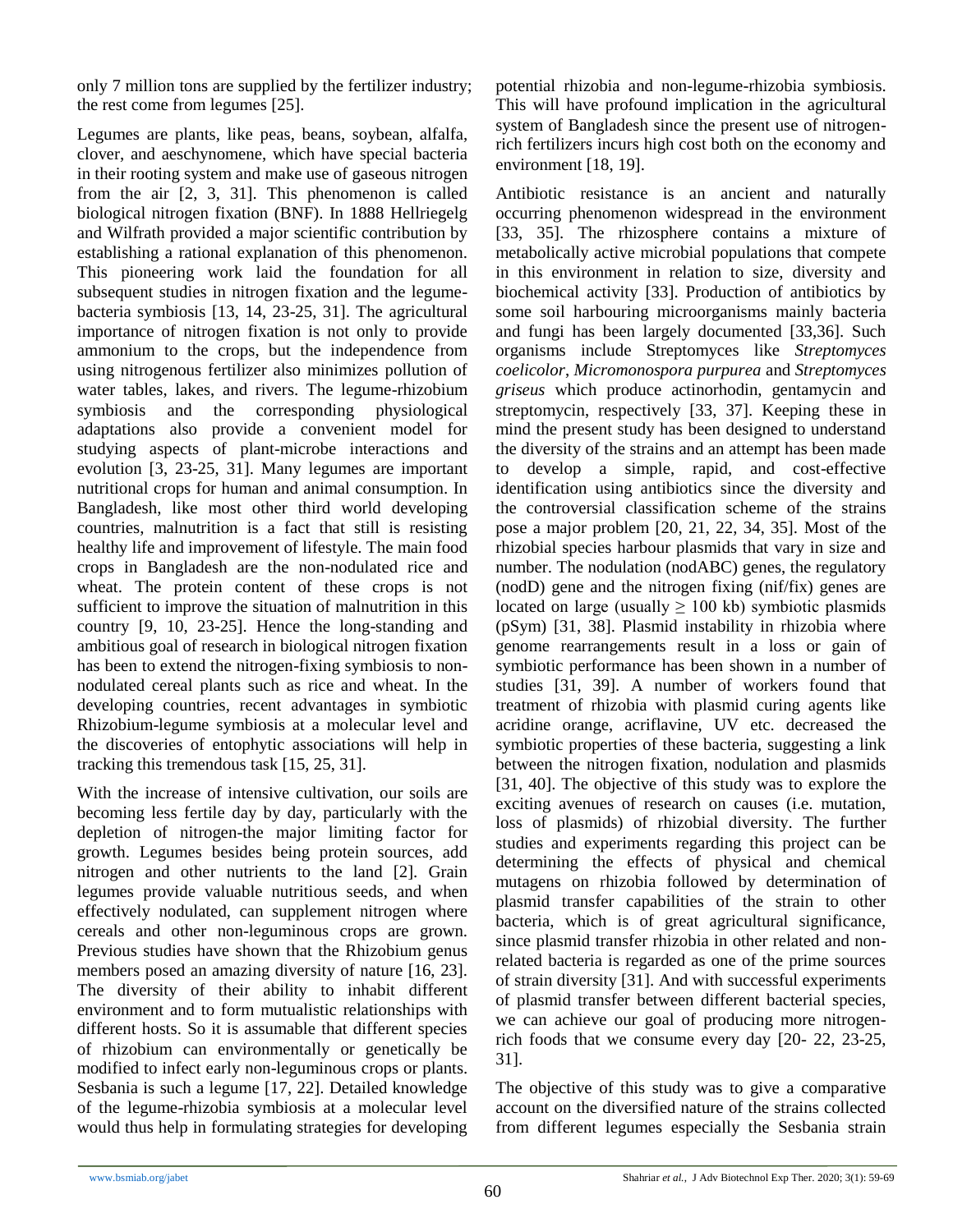with the following specific approaches by isolation, purification, and characterization of the strains obtained from different legumes. Also, the observation of the rate of extracellular polysaccharide and lipopolysaccharide production by the strains along with analysis of antibiotic susceptibility pattern for strain identification and observing the plasmid profile of the strains.

#### **MATERIALS AND METHODS**

#### **Isolation of root nodule bacteria from various legume plants**

#### *Collection of nodules*

Six different types of legume plants were collected from different rural parts of Bangladesh. The plant samples were carefully transported to the research laboratory following all necessary procedure to keep the plants alive. Fresh, healthy and big nodules were carefully selected from each plant for study. The selected nodules were brown, dark brown and greyish. The color and freshness of the nodules indicated that an active fixation was been established between the nodule bacteria and the legume plants.

#### *Surface sterilization of the nodules*

Collected healthy nodules were thoroughly washed under tap water and then severed from the root using a sharp and clean cutter. Intact, undamaged nodules were then immersed in 95% ethanol for 5-1 seconds to break the surface tension, and then those were transferred to a  $3\%$  solution of  $H_2O_2$  (Sigma-Aldrich, Riedstrabe, Germany) and soaked for 2-3 minutes. Nodules were then rinsed with sterile distilled water five changes using sterile forceps for transferring.

#### *Isolation of root nodule bacteria*

The primary step of the isolation process was to crush the sterile nodules with a blunt tipped glass rod in a large drop of sterile water in a petri dish. One loopful of nodule suspension was then streaked on Yeast Mannitol Agar (YMA) plate (Sigma-Aldrich, Riedstrabe, Germany). The same procedure was followed for every nodule sample. The designation of the isolates obtained and their respective hosts are listed in table 1.

#### **Culture Maintenance and Preservation**

For long term preservation the isolates were subcultured on YMA slants. After 24 hours of growth at 30 ºC sterile paraffin oil was added on the media and then stored at 4 ºC. Subcultures from these stock cultures were performed when needed [29].

| Table 1. List of isolates and their respective host under |  |  |
|-----------------------------------------------------------|--|--|
| investigation.                                            |  |  |

|                            | <b>Host</b>        |                    |  |  |
|----------------------------|--------------------|--------------------|--|--|
| <b>Isolate designation</b> | Scientific name    | <b>Local name</b>  |  |  |
| Sample $1(S_1)$            | Pisum sativum      | Green Pea          |  |  |
| Sample $2(S2)$             | Sesbania aculeata  | Dhaincha           |  |  |
| Sample $3(S3)$             | Vigna mungo        | Urad bean          |  |  |
| Sample $4(S4)$             | Phaseolus vulgaris | Common Bean        |  |  |
| Sample $5(S5)$             | Lens culinaris     | Yellow/Tan Lentils |  |  |
| Sample $6(S6)$             | Arachis hypogea    | Peanut             |  |  |

#### **Identification of the isolates**

#### *Morphological colony characteristics of the isolates*

The colony characteristics (i.e. shape, size, color, opacity, elevation, edge, margin of the bacterial colony and their growth rate) were determined by observing the colonies on YMA plates [29].

#### **Cultural and metabolic characteristics**

#### *Presumptive test*

Strains of rhizobia can be identified observing their growth on different solid and liquid media. The size, shape color, texture of the colonies and their ability to alter the pH of the media are generally stable characteristics and useful to determine or defining strains. Although the final decision as to whether a culture is or is not rhizobia is quite divisive due to its diversified nature and broad host range, it generally depends on plant infection tests. Other shreds of evidence can contribute at least to a presumptive decision [29, 30].

#### *Growth on glucose peptone agar*

Glucose-peptone agar media (Hi-Media, Mumbai, India) were used to differentiate rhizobia, which usually shows little or no growth on the media without altering the pH of the media. Contaminants like *Agrobacteria* shows massive growth media with a distinct change in pH and color of the media [29, 30].

#### *Congo red test*

The purity of the rhizobial isolates was detected by adding Congo red (0.25 g/100 ml of EtOH; 10 ml stock/liter of YMA) (Merck KGaA, Darmstadt, Germany)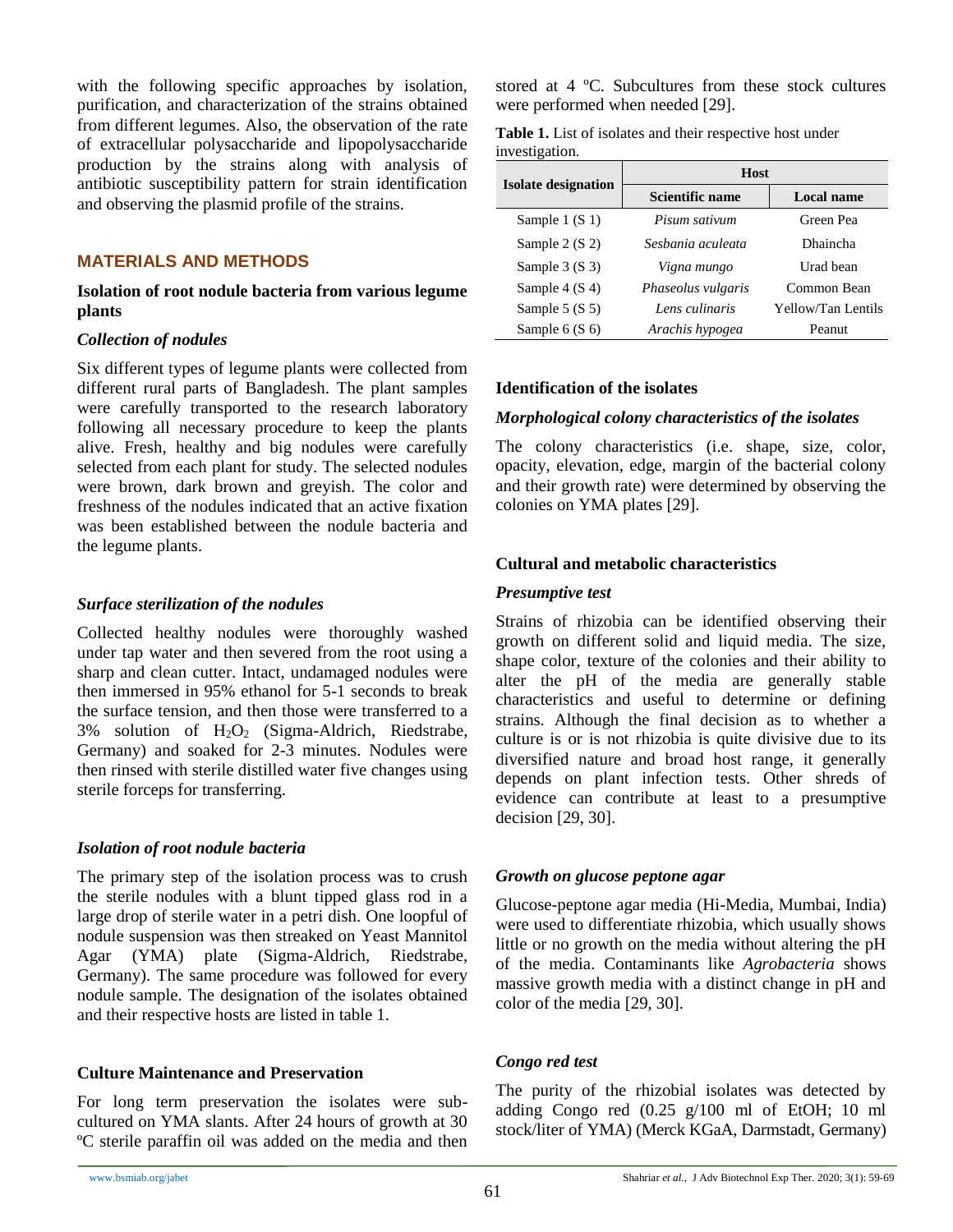in YMA media. Most rhizobia absorb the dye only weakly whereas contaminants including *Agrobacteria*, take it up strongly [29, 30].

# *Confirmatory tests*

To confirm whether the isolates were rhizobia or not, they were inoculated in different media for different physiochemical tests and then incubated depending on their growth rate at 30 ºC. The compositions of the media for each physiochemical test are described in the appendix.

# *Catalase activity test*

The presence of the enzyme catalase in the rhizobial isolates was examined suspending one loopful of the organism in a drop of  $3\%$  H<sub>2</sub>O<sub>2</sub> on a glass slide. Production of bubbles indicated a positive result or viceversa [29, 30].

# *Citrate utilization test*

The ability of the isolates to utilize citrate was determined by the growth of Simmon's Citrate Agar (SCA) (Hi-Media, Mumbai, India). A distinct colour from green to blue referred to a positive utilization of citrate by the isolates [29, 30].

# *Production of exopolysaccharide*

The production of exopolysaccharide by each isolate was noted. The appearance of the colonies (i.e., gummy, watery, translucent to a thick dense consistency, milky creamy appearance, opacity, presence of dark centers etc.) was observed [29, 30].

#### **Determination of the antibiogram profile of the test strains**

The Resistance of the test strains to different antibiotics were determined 'in vivo' by using the standardized agar disk diffusion method more commonly known as 'The Kirby-Bauer Method' [4]. A suspension of the test strain was prepared by adjusting the turbidity of the broth in phosphate buffered saline by comparing with that of McFarland 0.5 solution. With the help of a sterile glass rod a Muller-Hilton Agar plate (Sigma-Aldrich, Riedstrabe, Germany) (pH 7.0) was spread uniformly with 1ml of the strain solution. Antibiotic discs (Tetracycline, Ciprofloxacin, Bacitracin, Amoxicillin, Streptomycin, Erythromycin, Nalidixic acid, and Ampicillin) were applied aseptically on the surface of the inoculated plates at appropriate spatial arrangements by means of a sterile needle. The plates were then incubated at 30 ºC for 48-60 h. after incubation, the plates were observed for the presence of zones of inhibition and when present the diameters were measured in millimeters. The zone diameters for an individual antimicrobial agent were translated into susceptible, intermediate and resistant categories by referring to an interpreting Table (5) [7].

# **Screening of Plasmids and Plasmid Size**

# *The modified method of Birnboim and Doly (1979)*

This method for plasmid extraction was carried out according to the modified method of Birnboim and Doly, 1979 [5]. The steps are in chronological order: Fresh rhizobial culture (1 ml) was taken in Eppendorf tubes spun for 5 minutes at 13,000 rpm in a microcentrifuge. Then the supernatant was aspirated and the cells were re-suspended on solution 1 (500 µl) by re-centrifugation. The supernatant was removed and the pellet was completely re-suspended in  $(250 \,\mu\text{I})$  of lysis buffer (L7). Then the tubes were kept at room temperature for 15 minutes.

After that, 250 µl of solution 3 was mixed gently with the sample 1 and 2, and precipitation buffer (N4) were mixed with sample 3 and 4. Then tubes were ice incubated for 30 minutes. Then the mixture was centrifuged for 5 minutes at 13,000 rpm to pellet the precipitated chromosomal DNA. The clean supernatants were transferred to fresh sterile Eppendorf tubes. Ice cold (-20 ºC) 95% ethanol (Sigma-Aldrich, Riedstrabe, Germany) (1 ml) were mixed with the sample, then kept or ice for 30 minutes, to precipitate the DNA before centrifugation for 5 minutes at 13,000 rpm. Then the supernatant was removed and the pellet was washed with 70% alcohol and dried and finally dry DNA was resuspended in 50 µl of TE buffer.

The trough, with the agarose gel was placed in a tank. The gel was submerged with the TBE buffer. 25 µl of the extracted plasmid was mixed with 5 µl gel loading buffer (blue juice) and then poured in the wells of the agarose gel. The top of the tank was closed and connected to the power source. Electrophoresis was carried out at 110 volts for 1.5 hours, until the dye reached the end of the gel [27].

At the end of electrophoresis, the gel was replaced in a tray where 300 ml distilled water and 20 µl ethidium bromide solution was poured previously. The tray was then placed on shaker to shake for half an hour at 35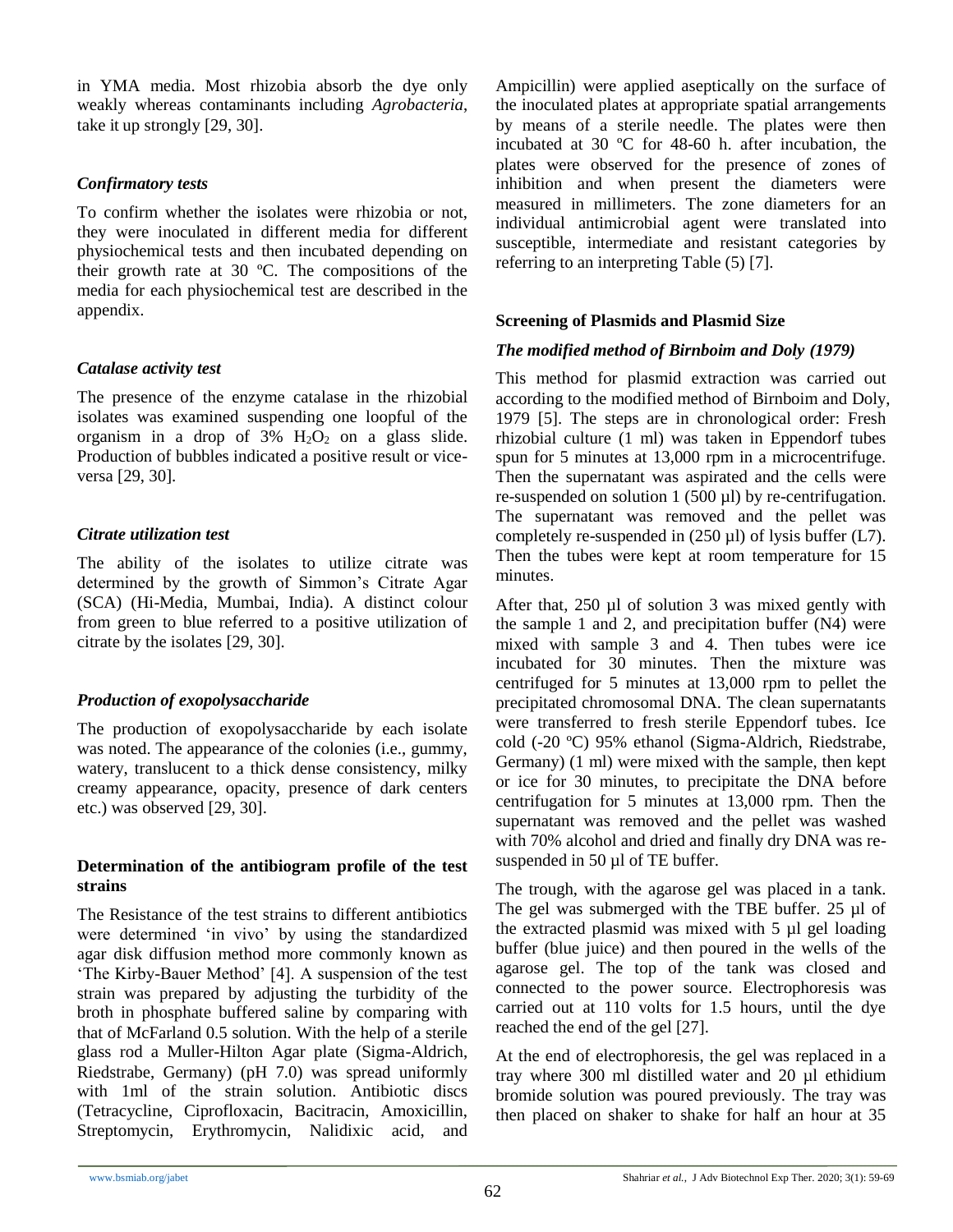rpm. Then the gel was distained in distilled water and observed on a UV transilluminator [27].

The size or molecular weight of the plasmid was determined using a marker DNA of known molecular size, which was a one kb extension ladder. The distance traveled by the test strain plasmid was compared to the distance travelled by the marker DNA, and from this comparison, the size of the test plasmid was estimated [27].

#### *Agarose gel electrophoresis (Agarose framing)*

Agarose gel was prepared by dissolving 1% agarose and 1% sodium dodecyl sulphate in 40 ml Tris Borate Electrophoresis (TBE) buffer (Hi-Media, Mumbai, India) by boiling it and then allowing it to cool to about 50 ºC. The melted gel was then poured in the thoroughly cleaned trough, which was assembled with a well former or comb containing 12 teeth. The comb made the slots into which the samples were loaded. The gel was then allowed to solidify at room temperature, after which the comb was slowly and carefully removed [27].

# **RESULTS**

#### **Identification and characterization**

# *Colony characteristics of the isolates*

The growth rate of *Pisum sativum*/ Green Pea, *Vigna mungo*/ Urad bean and *Lens culinaris*/ Tan Lentils on YMA media is 48 hours whereas *Sesbania aculeata*/ Dhaincha was less than 48 hours and the growth rate of *Phaseolus vulgaris*/ Common Bean and *Arachis hypogea*/ Peanut have remained 48-72 hours **(**Figure 1**).** The circular milky white dense colonies with the low amount of LPS production has been observed in *Pisum sativum*/ Green Pea legumes and the growth rate of the isolate was same as the strain infective on *Pisum spp*. The Profuse amount of LPS production was observed in both *Sesbania aculeata*/ Dhaincha and *Vigna mungo*/ Urad bean but their colony characteristics are different such as circular, convex translucent colonies, smooth and glossy and circular convex, milky white colonies respectively. Interestingly, the growth rate of *Sesbania aculeata/* Dhaincha was faster than other Sesbania strains whereas the *Vigna mungo*/Urad bean showed faster growth rate. On the other hand, the moderate amount of LPS/EPS production of *Phaseolus vulgaris*/Common Bean was observed with the isolate behaved accordingly as the strain infective on Phaseolus and circular, convex translucent colonies with a dark center that tends to merge whereas the circular, convex, entire colonies with profuse amount of LPS/EPS

production was monitored in *Lens culinaris*/ Tan Lentils. But, circular, raised, convex opaque colonies with produce low amount of gum was observed in *Arachis hypogea*/ Peanut and the growth rate is faster than general *Arachis* spp. and produces less gum **(**Figure 1**).**



**Figure 1.** A: Growth of the strain on YMA medium infective on *Pisum sativum;* B: Growth of the strain on YMA medium infective on *Sesbania aculeata;* C: Growth of the strain on YMA medium infective on *Vigna mungo*; D: Growth of the strain on YMA medium infective on *Phaseolus vulgaris*; E: Growth of the strain on YMA medium infective on *Lens culinaris*; F: Growth of the strain on YMA medium infective on *Arachis hypogea*.

# **Cultural, Biochemical and metabolic characters**

The presumptive test was performed for primary isolation of the test strains and to differentiate between the fast growing and slow growing strains. The results of the presumptive tests are shown below:

# *Growth on glucose peptone agar*

Rhizobia do not grow or grow poorly on glucose peptone agar and do not alter the pH of the media but contaminants like Agrobacteria grow massively and change the pH of the media distinctly. Growth of the isolates on glucose peptone agar is summarized in table 2.

# *Congo red test*

Congo red test observed based on absorbance quality of the dye. In sample 1 and 2, both are shown as high absorbance of the dye. Contaminants can take up the dye strongly, the absorbance of the dye by Sample 1 and 2 is an unusual property. On the other hand, the low uptake of the dye Congo red is a usual characteristic feature of *Rhizobium spp.* in both sample 3, 4, 5 and 6 with poor absorbance of the dye (Figure 2).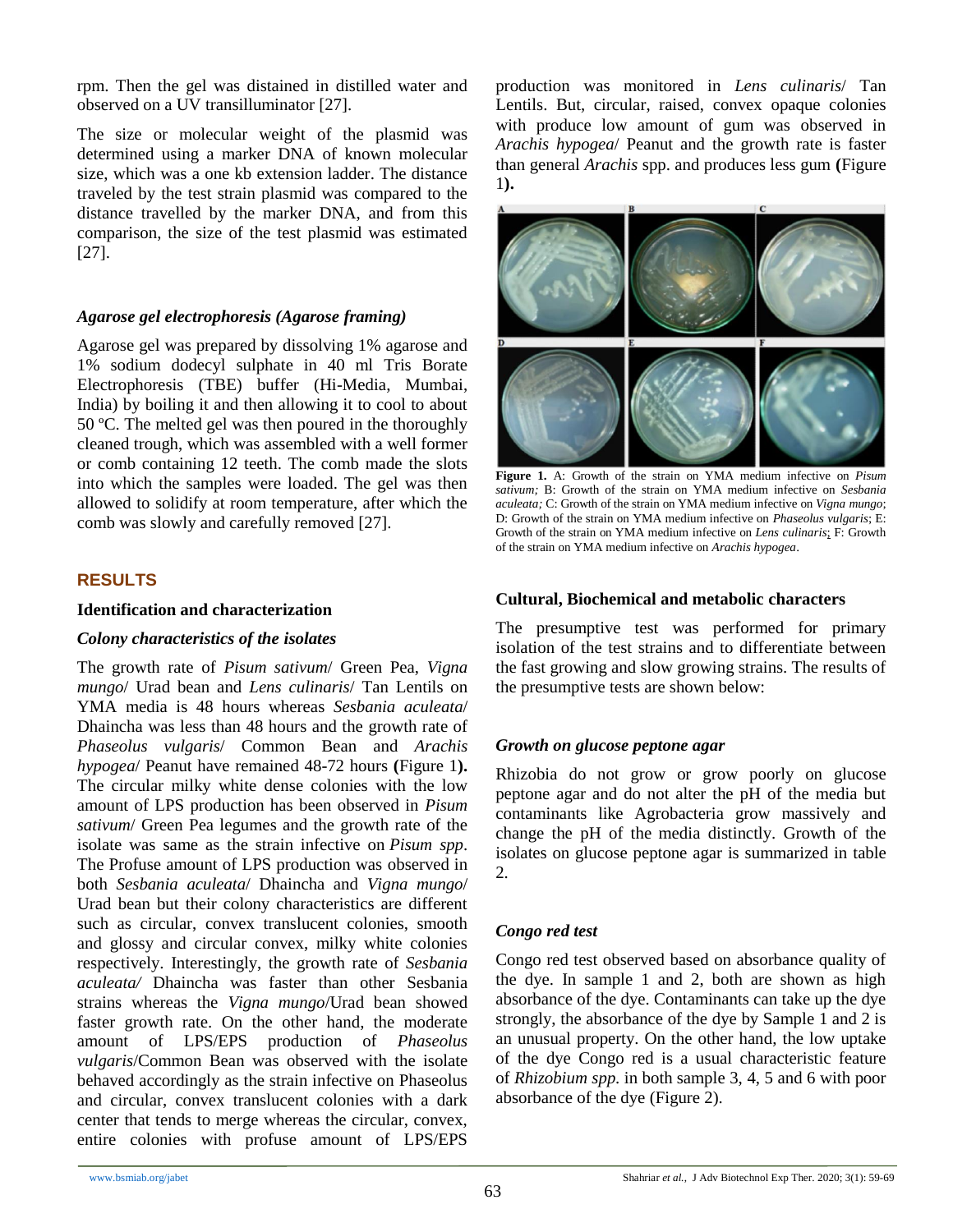

**Figure 2**. Growth of test strains on Congo red dye.

#### **Table 2.** Growth on glucose peptone agar.

| Sample         | Growth                                                                          | <b>Contra indications</b>                                                                                                                                                                                             |
|----------------|---------------------------------------------------------------------------------|-----------------------------------------------------------------------------------------------------------------------------------------------------------------------------------------------------------------------|
| S <sub>1</sub> | No growth was<br>observed                                                       | Rhizobia do not grow or grow<br>poorly on glucose peptone agar<br>and do not alter the pH of the<br>media                                                                                                             |
| S <sub>2</sub> | No growth was<br>observed                                                       | Rhizobia do not grow or grow<br>poorly on glucose peptone agar and<br>do not alter the pH of the media                                                                                                                |
| S <sub>3</sub> | Poor growth was<br>observed with<br>no alteration of<br>pH of the media         | Rhizobia do not grow or grow<br>poorly on glucose peptone agar<br>and do not alter the pH of the<br>media<br>but contaminants<br>like<br>Agrobacteria grow massively<br>and change the pH of the media<br>distinctly. |
| S <sub>4</sub> | Very poor<br>growth was<br>observed with<br>no alteration of<br>pH of the media | Rhizobia do not grow or grow<br>poorly on glucose peptone agar<br>and do not alter the pH of the<br>media but contaminants like<br>Agrobacteria grow massively<br>and change the pH of the media<br>distinctly.       |
| S <sub>5</sub> | No growth was<br>observed                                                       | Rhizobia do not grow or grow<br>poorly on glucose peptone agar<br>and do not alter the pH of the<br>media<br>Rhizobia do not grow or grow                                                                             |
| S <sub>6</sub> | Very poor<br>growth was<br>observed with<br>no alteration of<br>pH of the media | poorly on glucose peptone agar<br>and do not alter the pH of the<br>media<br>contaminants<br>- like<br>but<br>Agrobacteria grow massively<br>and change the pH of the media<br>distinctly.                            |

#### *Confirmatory tests*

By performing different biochemical tests on different media, the purity of the test isolates was reconfirmed. The biochemical behaviour of the test strains is listed in table 3.

| <b>Table 3.</b> Biochemical behavior of the test strains. |  |  |  |
|-----------------------------------------------------------|--|--|--|
|-----------------------------------------------------------|--|--|--|

| <b>Sample</b>  | <b>Catalase test</b>     | <b>Citrate</b><br>utilization test |  |  |
|----------------|--------------------------|------------------------------------|--|--|
| S 1            | $-$ (catalase negative)* | $-$ (Negative)                     |  |  |
| S <sub>2</sub> | $-$ (catalase negative)* | $-$ (Negative)                     |  |  |
| S <sub>3</sub> | $-$ (catalase negative)* | $-$ (Negative)                     |  |  |
| S 4            | $-$ (catalase negative)* | $-$ (Negative)                     |  |  |
| S 5            | $(catalog negative)$ *   | (Negative)                         |  |  |

\*, Absence of catalase is an unusual.

#### *Production of exopolysaccharide*

The production rates of exopolysaccharide of the isolates were observed as low, moderate and profuse with highly or less inactive on plants (Table 4).

**Table 4.** Production of exopolysaccharide.

|                | <b>Sample Production rate</b> | <b>Comments</b>                                  |
|----------------|-------------------------------|--------------------------------------------------|
| S 1            |                               | Low production Might be less infective on plants |
| S <sub>2</sub> | Profuse<br>production         | Might be highly infective on plants              |
| S <sub>3</sub> | Profuse<br>production         | Might be highly infective on plants              |
| S 4            | Moderate<br>production        | Might be moderately infective on<br>plants       |
| S <sub>5</sub> | Profuse<br>production         | Might be highly infective on plants              |
| S 6            |                               | Low production Might be less infective on plants |

#### **Determination of antibiogram profile of the test strains**

The zone of inhibition of S1 against Tetracycline, Ciprofloxacin, Bacitracin, Amoxicillin, Streptomycin, Erythromycin, Nalidixic acid and Ampicillin are 25 mm, 22 mm, 10 mm, 0 mm, 0 mm, 0 mm, 15 mm and 20 mm, respectively. It was showed sensitive against Tetracycline, Ciprofloxacin and Ampicillin whereas resistant against Bacitracin, Amoxicillin, Streptomycin and Erythromycin. Only Nalidixic acid was intermediate. The zone of inhibition of S2 against Tetracycline, Ciprofloxacin, Bacitracin, Amoxicillin, Streptomycin, Erythromycin, Nalidixic acid and Ampicillin are 09, 20, 0, 0, 08, 15, 26 and 0 mm respectively. It was showed sensitive against Ciprofloxacin and Nalidixic acid whereas resistant against Tetracycline, Bacitracin, Amoxicillin, Streptomycin and Ampicillin. Only Erythromycin was intermediate. The zone of inhibition of S3 against Tetracycline, Ciprofloxacin, Bacitracin, Amoxicillin, Streptomycin, Erythromycin, Nalidixic acid and Ampicillin are 32, 34, 0, 0, 0, 10, 0 and 0 mm respectively. It was showed sensitive against Tetracycline and Ciprofloxacin, whereas resistant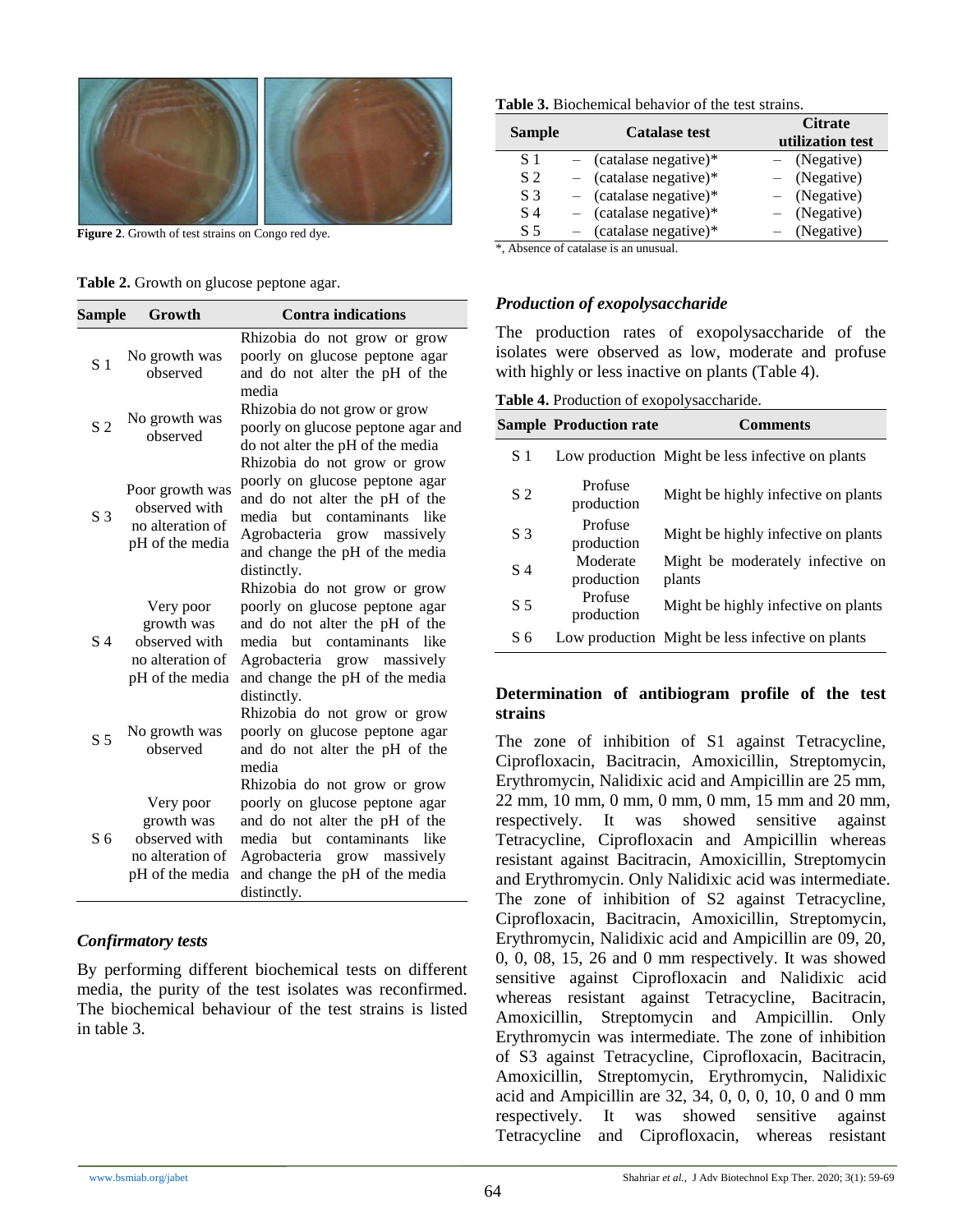against Bacitracin, Amoxicillin, Streptomycin, Erythromycin, Nalidixic acid and Ampicillin. The zone of inhibition of S4 against Tetracycline, Ciprofloxacin, Bacitracin, Amoxicillin, Streptomycin, Erythromycin, Nalidixic acid and Ampicillin are 24, 19, 13, 0, 15, 19, 30 and 09 mm, respectively. It was showed sensitive against Tetracycline, Ciprofloxacin, Streptomycin and Nalidixic acid whereas resistant against Amoxicillin and Ampicillin. Bacitracin and Erythromycin were intermediate. The zone of inhibition of S5 against Tetracycline, Ciprofloxacin, Bacitracin, Amoxicillin, Streptomycin, Erythromycin, Nalidixic acid and Ampicillin are 22, 20, 08, 0, 30, 14, 15 and 09 mm respectively. It was showed sensitive against Tetracycline, Ciprofloxacin and Streptomycin whereas resistant against Bacitracin, Amoxicillin and Ampicillin. Erythromycin and Nalidixic acid are intermediate. The zone of inhibition of S6 against Tetracycline, Ciprofloxacin, Bacitracin, Amoxicillin, Streptomycin, Erythromycin, Nalidixic acid and Ampicillin are 14, 0, 0, 0, 18, 32, 0 and 0 mm respectively. It was showed sensitive against Streptomycin and Erythromycin whereas resistant against Bacitracin, Amoxicillin, Streptomycin and Erythromycin. Only Nalidixic acid was intermediate. Antibiogram profile of the test strains are noted in Figure 3 (zone diameter) and table 5 (antibiotic tolerance).

**Table 5.** Antibiogram profile (antibiotic tolerance).

| <b>Test</b>         | <b>Antibiotics</b> |    |   |     |   |   |   |   |
|---------------------|--------------------|----|---|-----|---|---|---|---|
| <b>Strain</b>       | т                  | ΙР | B | AMC | S | E | A |   |
| $\overline{1}$<br>S | S                  | S  | R | R   | R | R |   | S |
| S <sub>2</sub>      | R                  | S  | R | R   | R |   | S | R |
| S <sub>3</sub>      | S                  | S  | R | R   | R | R | R | R |
| S 4                 | S                  | S  |   | R   | S |   | S | R |
| S <sub>5</sub>      | S                  | S  | R | R   | S |   |   | R |
| S 6                 | R                  | R  | R | R   | S |   | R | R |

Note: R: Resistant; S: Susceptible; I: Intermediate, Antibiotics: T-Tetracycline, CIP- Ciprofloxacin, B- Bacitracin, AMC- Amoxicillin, S- Streptomycin, E- Erythromycin, NA- Nalidixic acid, AMP-Ampicillin.



#### **Plasmid DNA profiling**

Agarose gel electrophoresis of plasmid DNA preparations revealed that all the six (06) crystal producing isolates carried plasmids. The number of plasmid bands of the isolates ranges from 1 to 5. A common characteristic most of the isolates was the presence of a plasmid band above 564, 125 bp (Figure 4).



**Figure 4.** Photograph of the gel under UV illuminator after gel electrophoresis.

# **DISCUSSION**

Endless curiosity and thirst for knowledge of scientists have revealed the mystery of the relationship between plants and bacteria to such a point that made a further study on this field a must. And one of the reasons for this is that, the mutualistic relationship or the symbiosis between plants and bacteria is a fact that is keeping plants and thus animals and human being alive [23-25, 27, 29, 31, 33, 40]. They are supplying the most necessary nitrogen to the planet. And today the vision has also been to use this miraculous relationship for human betterment. In third world countries like Bangladesh, where malnutrition is the most dangerous phenomena that keeping the population backward, further study on this field may reveal a way to remedy. The present study is expected to reveal the diversity of some very native rhizobial strains in Bangladesh, to some extent. Regarding their diversity, these strains have been investigated very poorly. But it can be hope for Bangladesh to get remedy from malnutrition of its peoples if we can reveal the mystery of symbiosis finally and use the knowledge for our purpose [23-25, 27, 29, 31, 33, 40].

The preliminary step of this experiment was to isolate and purify the rhizobial isolates collected from a variety of legumes (Table 1) from different ecological sites of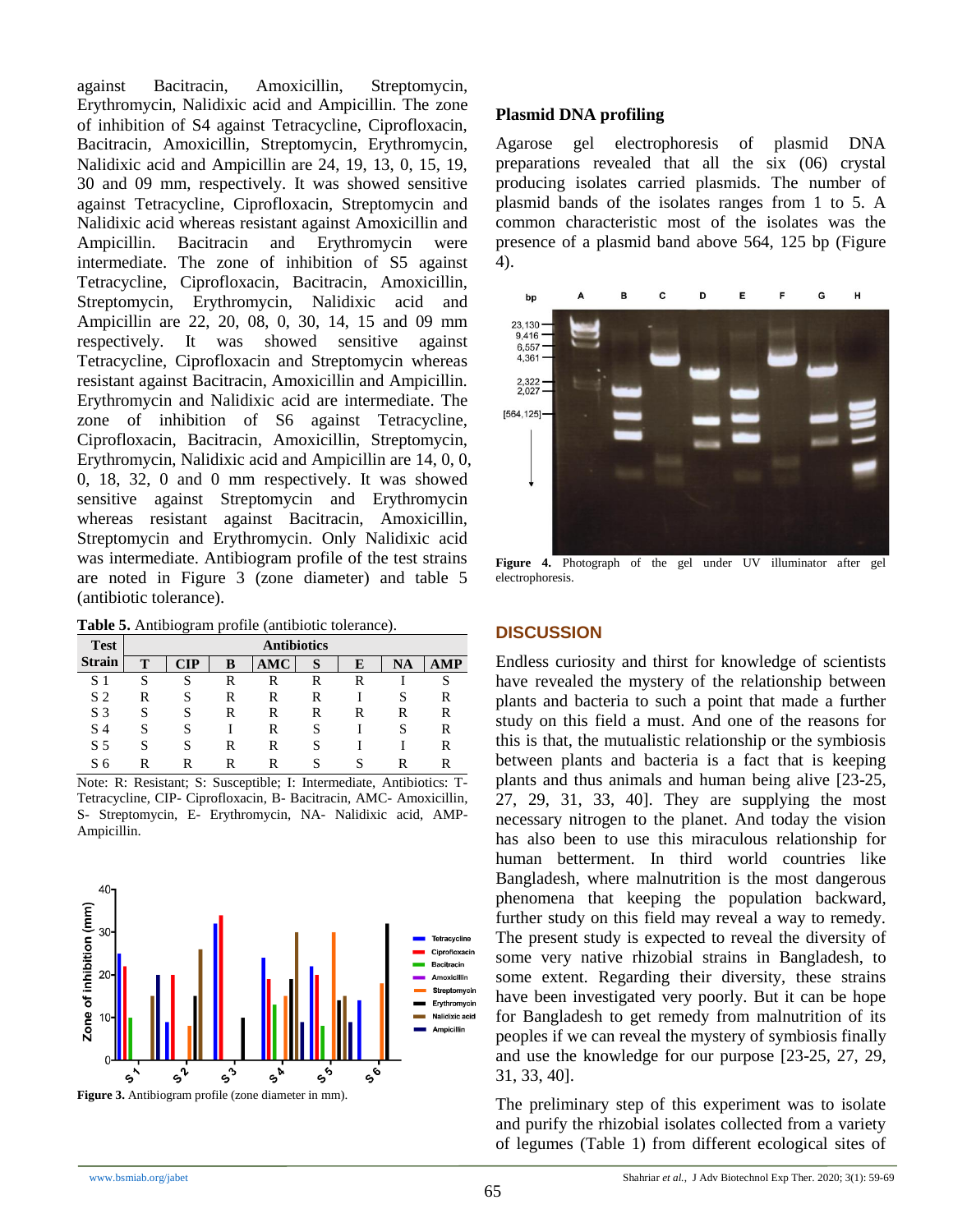Bangladesh, as the huge diversity of legumes is paralleled by a large diversity of rhizobial microsymbionts [6, 23-25, 27, 29, 31, 33, 40]. The test strains were identified and classified based on their cultural properties, biochemistry etc. the strains of rhizobia were found to be diverse in several properties.

The growth rate of the strains and their behaviour on different media were noted. The Sesbania (S 2), Vigna (S 3) and Arachis (S 6) strain exhibited rapid growth rate on various media, usually 48-72 hours. Normally these groups are sited in slow-growing groups in Rhizobia [7, 27, 29, 31, 33, 40] which needs  $\geq$  96 hours for growth. Therefore the tentative allocation of these strains in the slow-growing Bradyrhizobium [7, 27, 29, 31, 33, 40] group is seemingly unacceptable according to t the present study.

The Congo red, Yeast Mannitol Agar (YMA), and Glucose Peptone Agar (GPA) were employed to make presumptive decisions on the recognition and classification of the test strains. All the strains, except the Pisum (S 1) and Sesbania (S 2) strains showed poor absorbance of the dye Congo red. These facts give further evidence for the purity of rhizobial isolates [8, 31]. Poor growth on GPA can be explained as such that, rhizobia do not prefer peptone as the source of nitrogen, vitamins or growth factors of amino acids.

Absence of enzymes that cause breakdown and nonutilization of citrate serves as convenient diagnostic criteria for the identification of Rhizobia [9, 30, 31, 33, 40] investigated with 79 strains and reported that citrate utilization is a property exclusive to *S. meliloti*. In the experiment, no of the test strains showed the presence of enzymes that breakdown citrate.

The catalase activity test results of the sample strains differed from that of the previously studied strains. All the test strains posed catalase-negative, which is an unnatural phenomenon.

The production rate of EPS/LPS of rhizobia is an important fact that takes part in infecting plants. Also, there is an important relation between growth rate and EPS/LPS production of rhizobia. The growth rate is proportional to nitrogen fixation and EPS/LPS production determines the ability of plant infection or nodule formation of a strain. So in agronomical view, strains with high growth rate and high LPS/EPS production seek more importance [30, 31]. In this experiment, it was observed that The Sesbania strain had a faster growth rate with an ability to produce a profuse amount of LPS/EPS. Which was an unusual characteristic for the strain. The result indicated that this strain might be able to infect a host and fix nitrogen faster comparing with other strains. In this experiment, the strains Pisum and Arachis produced a low amount of LPS/EPS compared to its high growth rate and that is an unusual phenomenon for them [7, 31]. This indicated that these two strains might be able to fix nitrogen faster but will infect the host slowly. Like Sesbania, the strain Vigna also produced a high amount of EPS/LPS with a faster growth rate. Which proved its possible ability to infect a host and fix nitrogen faster. Lens, the strain was usual as its general growth rate but produced a high amount of EPS/LPS which indicated its possible ability to infect a host faster. About Phaseolus strain, it could be concluded that this strain might not be able to infect a host or fix nitrogen faster compared to other strains as its growth rate was normal and EPS/LPS producing ability was moderate. Finally, in agronomical view, it could be concluded that the Sesbania and Vigna strains are most important in the case of infecting hosts and fixing nitrogen.

The organism Rhizobia is strictly related to plants. There is no evidence in past that rhizobia have somehow interacted with animal or human immune system. Past studies [10, 31] recommended that antibiotic susceptibility/resistance pattern of rhizobia being useful as an identification tool, as this method is rather costeffective and rapid. In this experiment, antibiogram profiling has done for a special purpose. Due to lack of time, the plant infection test could not be performed. This antibiogram profile of the test strains can be useful to retain our strains after plant infection test, as overlapping host range is a common phenomenon in symbiosis [31, 33]. In the present study, all the strains showed almost similar susceptibility/resistant pattern against the antibiotics used. More or less all the strains were resistant to bacitracin, Ampicillin and Amoxicillin which is natural for Rhizobium.

The process nitrogen fixation is a credit that goes only to the Sym plasmid. This plasmid is harbored by the organisms that can establish a symbiotic relationship with a legume. The modified method of Birnboim and Doly (1979) [5, 27, 31, 40] was applied for the extraction of the large rhizobial plasmids. It is expected that the Sym plasmids are usually  $\geq 100$  kb in size. A review on the *S. meliloti* genome reveals that the Sym B plasmid of the strain is extremely large, which is 1168 kb in size [11, 27, 40]. These plasmids pose a problem during extraction because they are prone to breakage. The resultant larger linear fragments are much more difficult to resolve by gel electrophoresis. Therefore, lysis of the cells with sodium dodecyl sulphate (SDS) in the agarose gel is more suitable for extracting large plasmids. In this experiment 1 kb extension ladder was used to determine plasmid size. But after the gel electrophoresis, no band was observed in the UV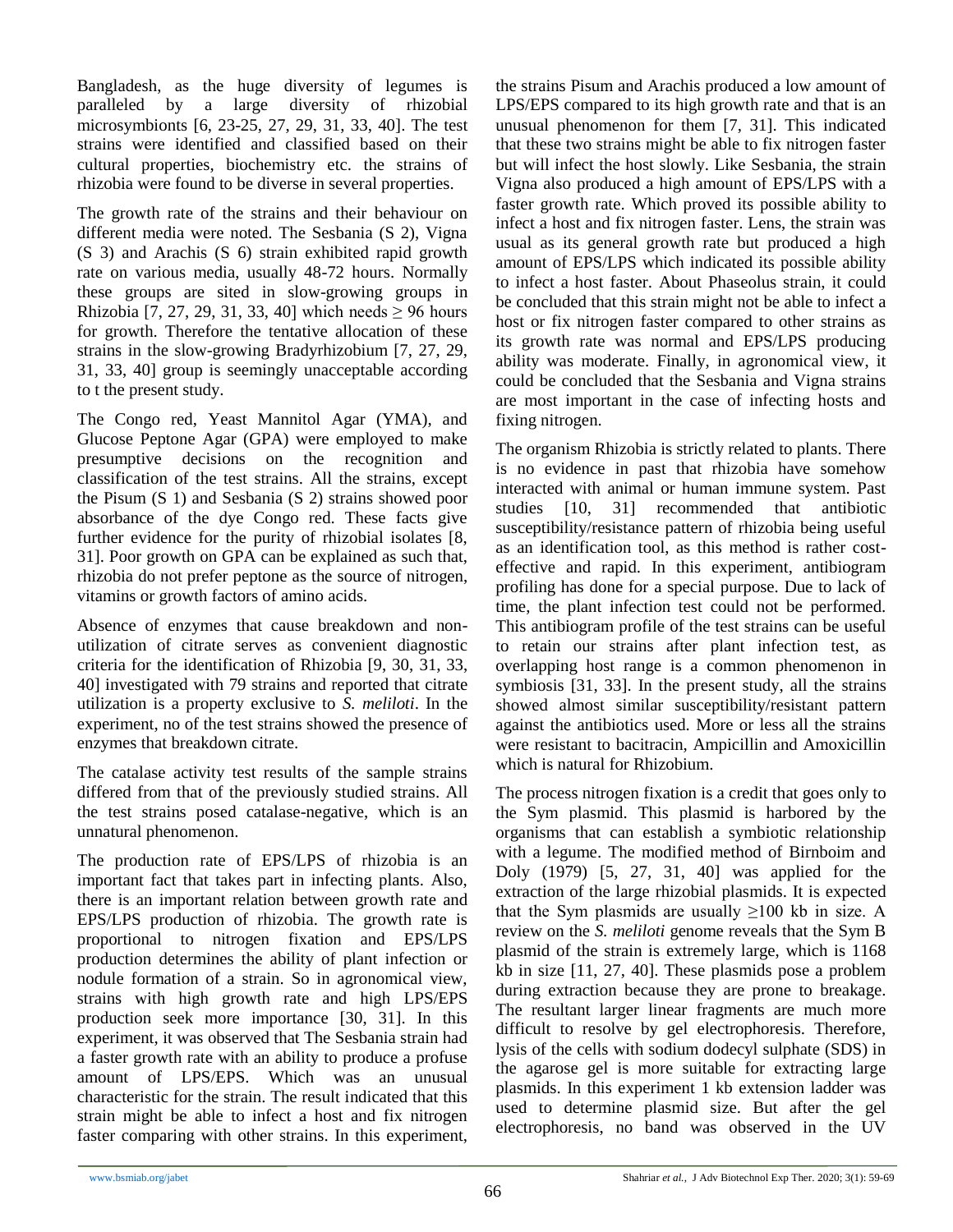transilluminator. The plasmids of the strains might be lost or cured during the experiment. Or the organisms might have lost their Sym plasmids during the experiment as in experiment procedures the organisms were never exposed to such an environment where they might need that special plasmid. This kind of plasmid instability in rhizobia has been reported in several cases [12, 31].

#### **CONCLUSIONS**

The rhizobial strains present internal genomic dynamics that are continually generating subpopulations of similar but not identical organisms. Because of ever-increasing agronomic importance of rhizobia, it is indeed necessary that the causes and genetic basis of diversity of the strains and speciation of the genus be clarified. The presentation dealt with some of these interesting themes. The salient features of the present comparative study can be delineated as (i) comparison of different growth rates, biochemical and metabolic characteristics of the isolates with that of previously studied strains revealed that the strains are very much diverse, (ii) antibiogram of the wild type strains was more or less stable, and (iii) number of plasmid DNA band was observed under UV transilluminator after gel electrophoresis.

In conclusion, the diversity of the rhizobial strains is high; this may be due the gain of plasmids through transformation, conjugation events, presence of mutagens or even by spontaneous gene rearrangements. The diversity of the strains thus may be a consequence of the high rate of mutation, especially in their extrachromosomal DNA. In the end, this can be concluded that the antibiotic susceptibility/resistance pattern can form a basis for a marker in selecting these strains in any future work.

#### **FUTURE PROSPECTS**

In spite of the large diversity of the root nodulating bacteria, recent findings open new prospective and this will make rhizobial biology even more fascinating. The future work comprises of (i) to compare the genetic diversity of the strains for diversity analysis, (ii) study of the effect of different mutagens on the strains, (iii) transformation of different cells with the mutant strains, (iv) plant infection test for complete clarification of rhizobial species, (v) establishing protocols, like genomic fingerprinting, that provide high taxonomic resolution for rapid genotypic characterization of large collections of rhizobial isolates, (vi) plant infection tests with the wild type and mutant strains to observe and compare their nodulation and nitrogen-fixing trait, (vii) to construct a strain having desired genetic trait to increase nitrogen-fixing capability as compared to wild type strains, and (viii) finally, to construct strains capable of infecting rice and wheat crop plants and establish a symbiotic relationship that increases the nitrogen content in the crops and reduces the need for nitrogenous fertilizers.

#### **ACKNOWLEDGEMENT**

We thank Stamford University Bangladesh, Dhaka-1217, Bangladesh for providing us the facilities to carry out the experiments. However, the authors received no specific funding for this work.

#### **AUTHOR CONTRIBUTIONS**

This work was carried out in collaboration between all authors. All the authors have accepted responsibility for the entire content of this submitted manuscript and approved the submission. Authors AS, ATK, FYS and TBE performed experiments. AS, ATK, FYS, JM, MD, and TBE conceived the study and designed the experimental procedures. AS and TBE designed and planned the studies, supervised the experiments. TBE also acted for all correspondences. AS and TBE participated in the manuscript draft and has thoroughly checked and revised the manuscript for necessary changes in format, grammar and English standard. All authors read and approved the final version of the manuscript. All authors read and approved the manuscript.

# **CONFLICTS OF INTEREST**

All authors declare no conflict of interest.

#### **REFERENCES**

- [1] Wilde SA, Valley JW, Peck WH, Graham CM. Evidence from detrital zircons for the existence of continental crust and oceans on the Earth 4.4 Gyr ago. Nature 2001; 409 (6817): 175–8.
- [2] Adjei MB, Quesenberry KH, Chambliss CG. Nitrogen Fixation and Inoculation of Forage Legumes. IFAS Extension. SS-AGR-56, Institute of Food and Agricultural Sciences, University of Florida 2006.
- [3] Provorov NA, Vorobyov NI. Population genetics of Rhizobia: construction and analysis of an "infection and release" model. J. Theor. Biol. 2000; 205: 105- 199.
- [4] Barry AL, Thorsberry C. Susceptibility testing: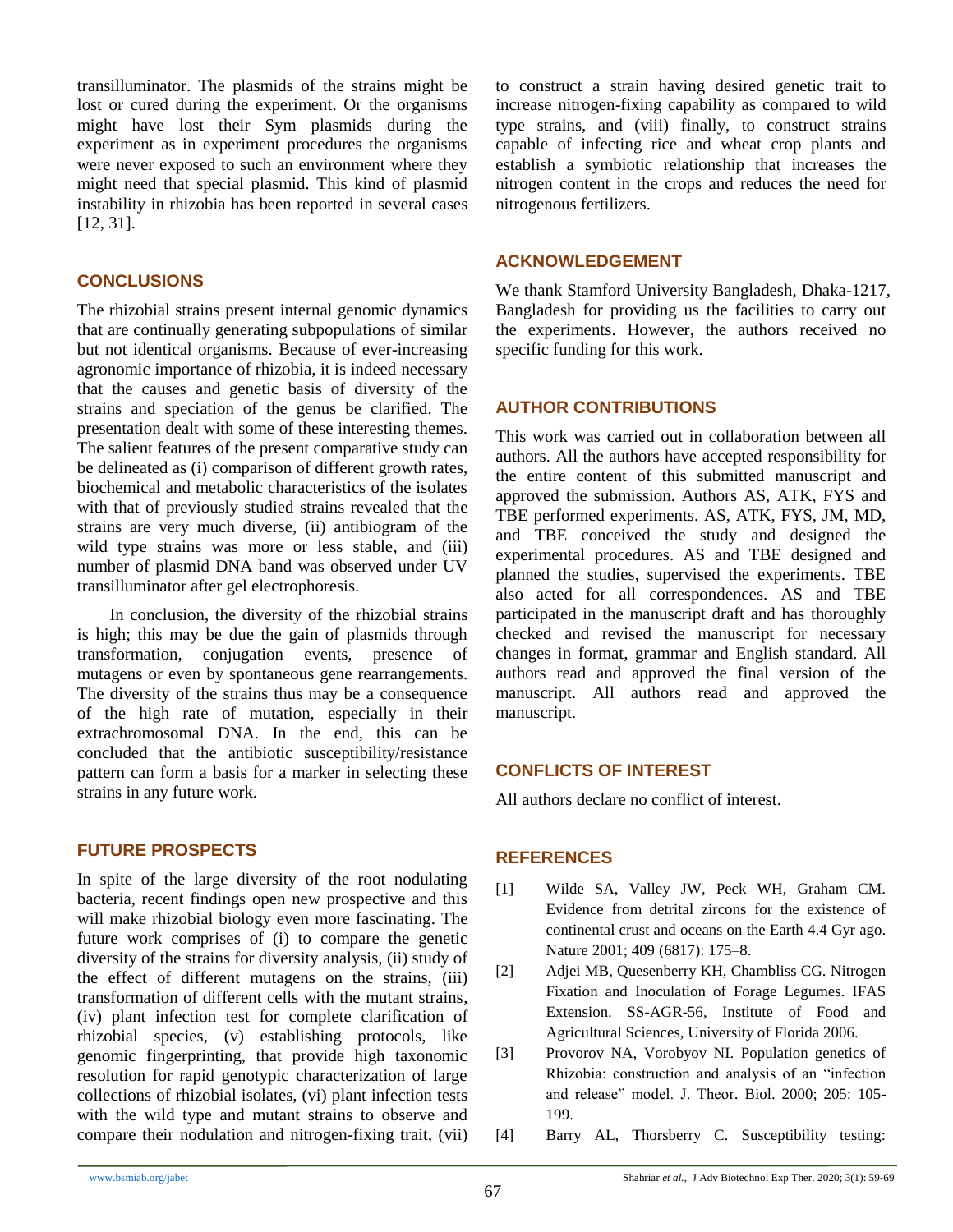diffusion disk procedure. In: Manual of Clinical Microbiology, 3<sup>rd</sup> edn., Novick, R.(ed). VCH publishing Co., New York 1985.

- [5] Birnboim HC, Doly J. A rapid procedure for screening recombinant alkaline plasmid DNA. Nucl. Acid Res. 1979; 7: 1513-1523.
- [6] Esperanza MR and Jesils CM. Rhizobium Phylogenies and Bacterial Genetic Diversity. Critical Rev. Plant Sci. 1996; 15(2): 113-140.
- [7] Bergey's Manual of Systematic Bacteriology, 9<sup>th</sup> edition, 1984.
- [8] P. Somasegaran; R. Woolfenden; J. Halliday. Suitability of oven-dried root nodules for Rhizobium strain identification by immunofluorescence and agglutination. J. Appl. Bacteriol. 1983.
- [9] Som Prasad Paudyal and Vimal NP Gupta. Biochemical characterization of rhizobia isolated from root nodules of Velvet bean (*Mucuna pruriens* L.). Our Nature 2017; 15 (1-2): 7-12.
- [10] Somasegaran and H. J. Hoben. Handbook for Rhizobia: Methods in legume-Rhizobium technology 1984.
- [11] Galibert F, Finan TM, Long SR, Puhler A, Capela D. The composite genome of the legume symbiont *Sinorhizobium meliloti*. Science 2001; 27: 668-672.
- [12] Marta Laranjo, Ana Alexandre, Solange Oliveira. Legume growth-promoting rhizobia: An overview on the *Mesorhizobium* genus. Microbiol. Res. 2004; 169: 2-17.
- [13] Laranjoa M, Alexandrea A, Oliveira S. Legume growth-promoting rhizobia: An overview on the Mesorhizobium genus. Microbiol. Res. 2014; 169: 2– 17.
- [14] Wdowiak-Wro´bel S; Marek-Kozaczuk M; Kalita M, Karas´ M; Wo´jcik M, Małek W. Diversity and plant growth promoting properties of rhizobia isolated from root nodules of Ononis arvensis. Antonie van Leeuwenhoek 2017; 110(8): 1087-1103.
- [15] Shamseldin, A., Abdelkhalek, A., and Sadowsky, M. J. Recent changes to the classification of symbiotic, nitrogen-fixing, legume-associating bacteria: a review. Symbiosis 2017; 71: 91–109.
- [16] [Koskey G,](https://www.ncbi.nlm.nih.gov/pubmed/?term=Koskey%20G%5bAuthor%5d&cauthor=true&cauthor_uid=29867872) Mburu SW, Kimiti JM, Ombori O, Maingi JM, Njeru EM. Genetic Characterization and Diversity of *Rhizobium* Isolated From Root Nodules of Mid-Altitude Climbing Bean (*Phaseolus vulgaris* L.) Varieties. Front. Microbiol. 2018 ,15;9:968.
- [17] Kuklinsky-Sobral, J., Araujo, W. L., Mendes, R., Geraldi, I. O., Pizzirani-Kleiner, A. A., and Azevedo, J. L. Isolation and characterization of soybean associated bacteria and their potential for plant growth promotion. Environ. Microbiol. 2004; 6: 1244–1251.
- [18] Rahmani, H. A., Räsänen, L. A., Afshari, M., and Lindström, K. Genetic diversity and symbiotic effectiveness of rhizobia isolated from root nodules of Phaseolus vulgaris L. grown in soils of Iran. Appl. Soil Ecol. 2011; 48: 287–293. doi: 10.1016/j.apsoil.2011.04.010.
- [19] Anand, A., Jaiswal, S., Dhar, B., and Vaishampayan, A. Surviving and thriving in terms of symbiotic performance of antibiotic and phage-resistant mutants of Bradyrhizobium of soybean (Glycine max (L.) Merrill). Curr. Microbiol. 2012; 65: 390–397.
- [20] [Benjelloun I,](https://www.ncbi.nlm.nih.gov/pubmed/?term=Benjelloun%20I%5bAuthor%5d&cauthor=true&cauthor_uid=31620094) [Thami Alami I,](https://www.ncbi.nlm.nih.gov/pubmed/?term=Thami%20Alami%20I%5bAuthor%5d&cauthor=true&cauthor_uid=31620094) [Douira A,](https://www.ncbi.nlm.nih.gov/pubmed/?term=Douira%20A%5bAuthor%5d&cauthor=true&cauthor_uid=31620094) [Udupa SM.](https://www.ncbi.nlm.nih.gov/pubmed/?term=Udupa%20SM%5bAuthor%5d&cauthor=true&cauthor_uid=31620094) Phenotypic and Genotypic Diversity Among Symbiotic and Non-symbiotic Bacteria Present in Chickpea Nodules in Morocco. Front. Microbiol. 2019; 18: 10:1885.
- [21] Sinclair, M. J., and Eaglesham, A. R. J. Intrinsic antibiotic resistance in relation to colony morphology in three populations of West African cowpea rhizobia. Soil Biol. Biochem. 1984; 16: 247–251.
- [22] Rai, R., Dash, P. K., Mohapatra, T., and Singh, A. Phenotypic and molecular characterization of indigenous rhizobia nodulating chickpea in India. Indian J. Exp. Biol. 2012; 50: 340–350.
- [23] Chen W-M, Moulin L, Bontemps C, Vandamme P, Béna G, Boivin-Masson C. Legume symbiotic nitrogen fixation by beta-proteobacteria is widespread in nature. J. Bacteriol. 2003; 185: 7266–72.
- [24] Al-mujahidy, S. J., Hassan, M., and Rahman, M. Isolation and characterization of Rhizobium spp. and determination of their potency for growth factor production. Int. Res. J. Biotechnol.2013; 4: 117–123. doi: 10.14303/irjob. 2013.029.
- [25] Dai, J., Liu, X., and Wang, Y. Genetic diversity and phylogeny of rhizobia isolated from *Caragana microphylla* growing in desert soil in Ningxia, China. Genet. Mol. Res. 2012; 11: 2683–2693.
- [26] Boakye EY, Lawson IY, Danso SKA, Offei SK. Characterization and diversity of rhizobia nodulating selected tree legumes in Ghana. Symbiosis 2016; 69: 89–99. doi:10.1007/ s13199-016-0383-1.
- [27] Berrada, H., Nouioui, I., Houssaini, M., Ghachtouli, N., Gtari, M., and Benbrahim, K. Phenotypic and genotypic characterizations of rhizobia isolated from root nodules of multiple legume species native of Fez, Morocco. Afr. J. Microbiol. Res. 2012; 6: 5314-5324.